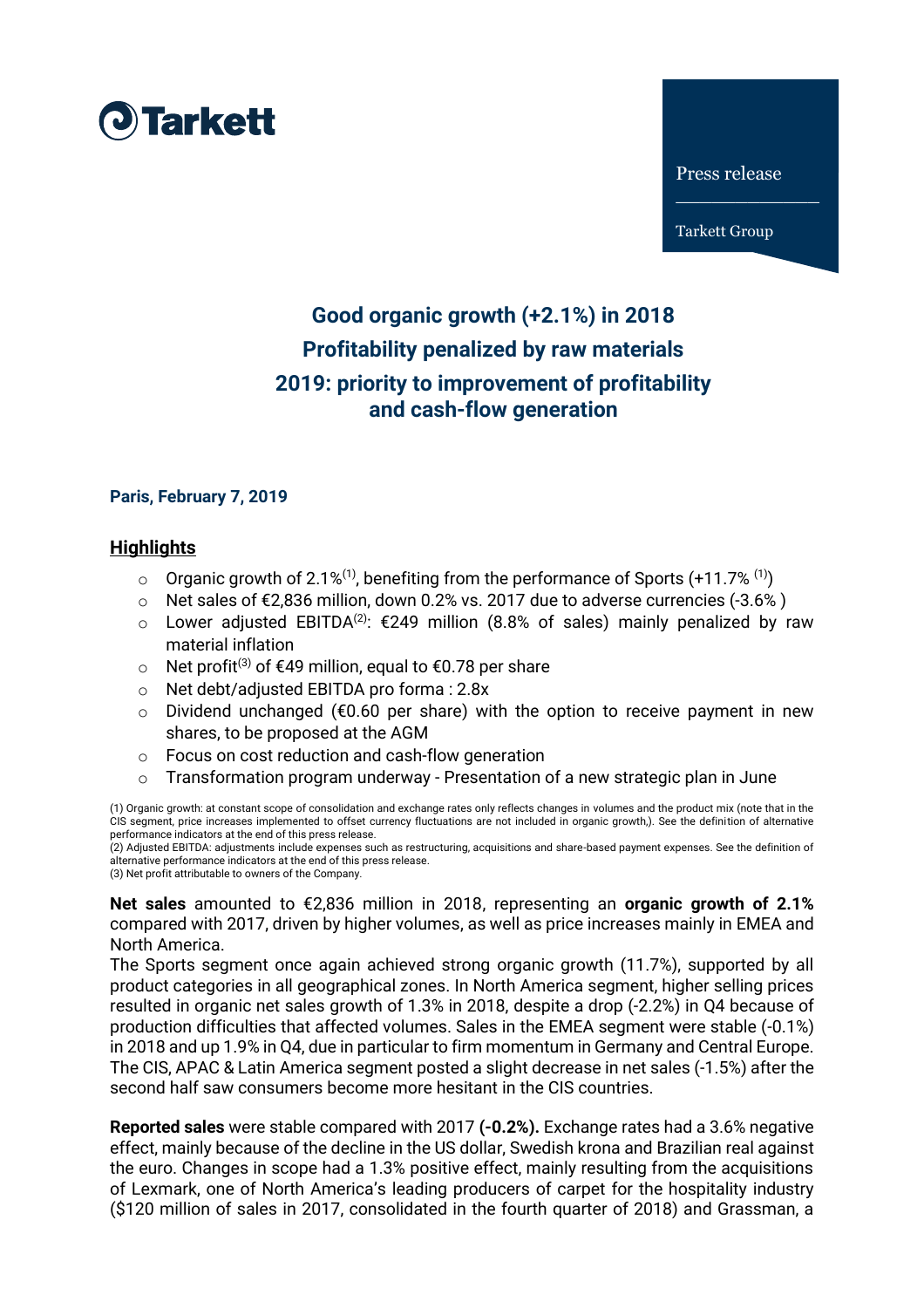leading Australian producer of artificial turf (€10 million of sales in 2017, consolidated from February 2018).

**Adjusted EBITDA** amounted to €249 million versus €315 million in 2017 and the **adjusted EBITDA margin** came in at 8.8% compared to 11.1% in 2017. The decline in adjusted EBITDA firstly reflects the very large increase in raw materials and transport costs in all segments (negative impact of €48 million), although almost half of that was offset by selling price increases during the year in Europe and North America (positive impact of €22 million). The effect of those price increases gradually improved during the year, enabling the Group to offset almost 60% of its cost inflation in the second half.

Movements in volumes and the product mix had a negative impact on EBITDA in 2018 (- $\epsilon$ 20 million), mainly because of lower volumes of certain accretive products, such as commercial carpet in North America, as well as inventory reductions in the EMEA region.

Adverse movements in exchange rates (CIS countries excluded) also had a negative effect amounting to €8 million. Conversely, the net impact of currency and selling-price movements in the CIS countries was positive because of good pricing management in the region (positive lag effect of €3 million).

Net productivity gains totalled €19 million, lower than the target because of difficulties at two North America production sites in the second half of the year. However, productivity more than offset wage increases (negative EBITDA effect of €14 million, in line with previous years). Recurring SG&A (sales, administrative and R&D costs) are stable. Total SG&A are nevertheless increasing significantly due to a number of one-offs, such as subsidies in 2017 and higher provisions for customer credit risk in 2018.

Acquisitions improved Group EBITDA by €8 million.

It should be noted that adjusted EBITDA of Sports in 2017 was boosted by \$12 million after a positive settlement in a legal dispute.

**Net profit attributable to owners of the Company** amounted to **€49 million** (vs. a loss of €39 million in 2017).

## Commenting on these results, **Fabrice Barthélemy, CEO,** said:

*"Tarkett achieved good organic growth in 2018 despite a challenging environment in CIS countries. Increases in selling prices offset almost half of the adverse effect of raw materials and transportation costs. The integration of Lexmark is moving forward as expected. We are confident that we will quickly achieve the planned synergies. In the short term, we are focusing our efforts on reducing costs, managing selling prices and maintaining a highly disciplined approach to cash management.* 

*In order to achieve a sustainable improvement in the financial performance of the Group, we have launched a transformation plan focused on innovation in our products and solutions, optimization of our industrial set-up, digital transition and our continued commitment to circular economy. We will detail the initiatives taken in these different areas in a new strategic plan to be presented next June."*

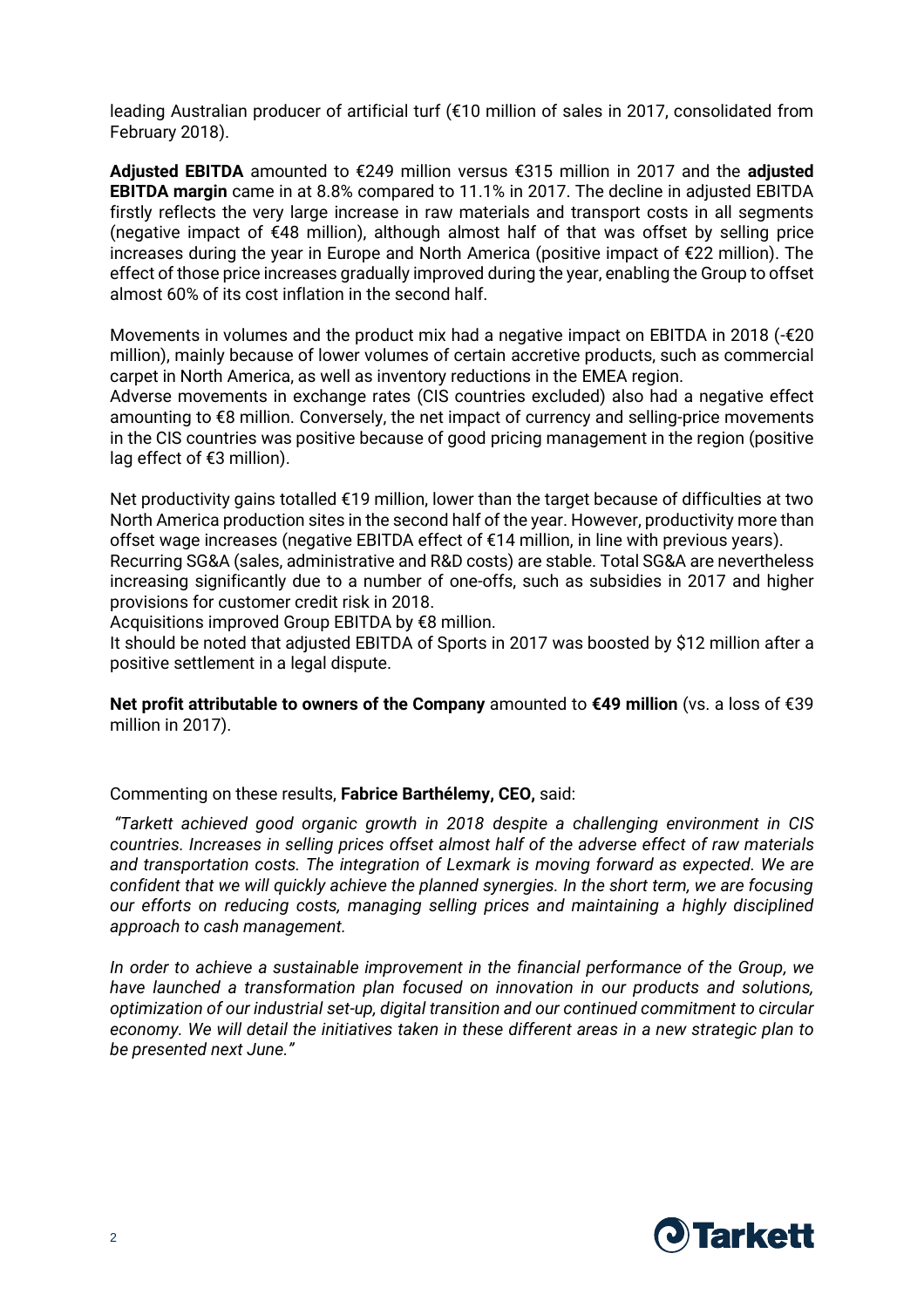# **Key figures**

| $\epsilon$ million                                                           | 2018                 | 2017                      | % change           |
|------------------------------------------------------------------------------|----------------------|---------------------------|--------------------|
| Net sales<br>of which organic growth <sup>(1)</sup>                          | 2,836.1              | 2,841.1                   | $-0.2%$<br>$+2.1%$ |
| Adjusted EBITDA <sup>(2)</sup><br>% of net sales                             | 248.7<br>8.8%        | 315.1<br>11.1%            | $-21.1%$           |
| Profit from operating activities (EBIT)<br>% of net sales                    | 106.6<br>3.8%        | $12.7^{(3)}$<br>0.4%      | nm                 |
| Net profit attributable to owners of the Company<br>Basic earnings per share | 49.3<br>€0.78        | $(38.7)^{(3)}$<br>(€0.61) | nm                 |
| Free cash flow $(4)$                                                         | 36.4                 | $(65.6)^{(3)}$            | nm                 |
| Net debt                                                                     | 753.6                | 491.8                     | nm                 |
| Net debt / proforma adjusted EBITDA(5)                                       | 2.8x                 | 1.6x                      | nm                 |
| Dividend per share                                                           | €0.60 <sup>(6)</sup> | €0.60                     |                    |

(1) Organic growth: at constant scope of consolidation and exchange rates only reflects changes in volumes and the product mix (note that in the CIS segment, price increases implemented to offset currency fluctuations are not included in organic growth,). See the definition of alternative performance indicators at the end of this press release.

(2) Adjusted EBITDA: adjustments include expenses such as restructuring, acquisitions and share-based payment expenses. See the definition of alternative performance indicators at the end of this press release.

(3) 2017 was penalized by the effect of a fine from the French competition authority of €165 million

(4) Free cash flow: defined as cash flow from operations less capital expenditure, plus net interest received (paid), net tax received (paid), miscellaneous operating inflows (outflows) and proceeds (losses) on disposals of non-current assets. See the definition of alternative performance indicators at the end of this press release.

(5) Adjusted EBITDA including 12 months of activity at Lexmark.

(6) To be paid in cash or shares, at the shareholder's discretion, and to be submitted for approval in the April 26, 2019 AGM.

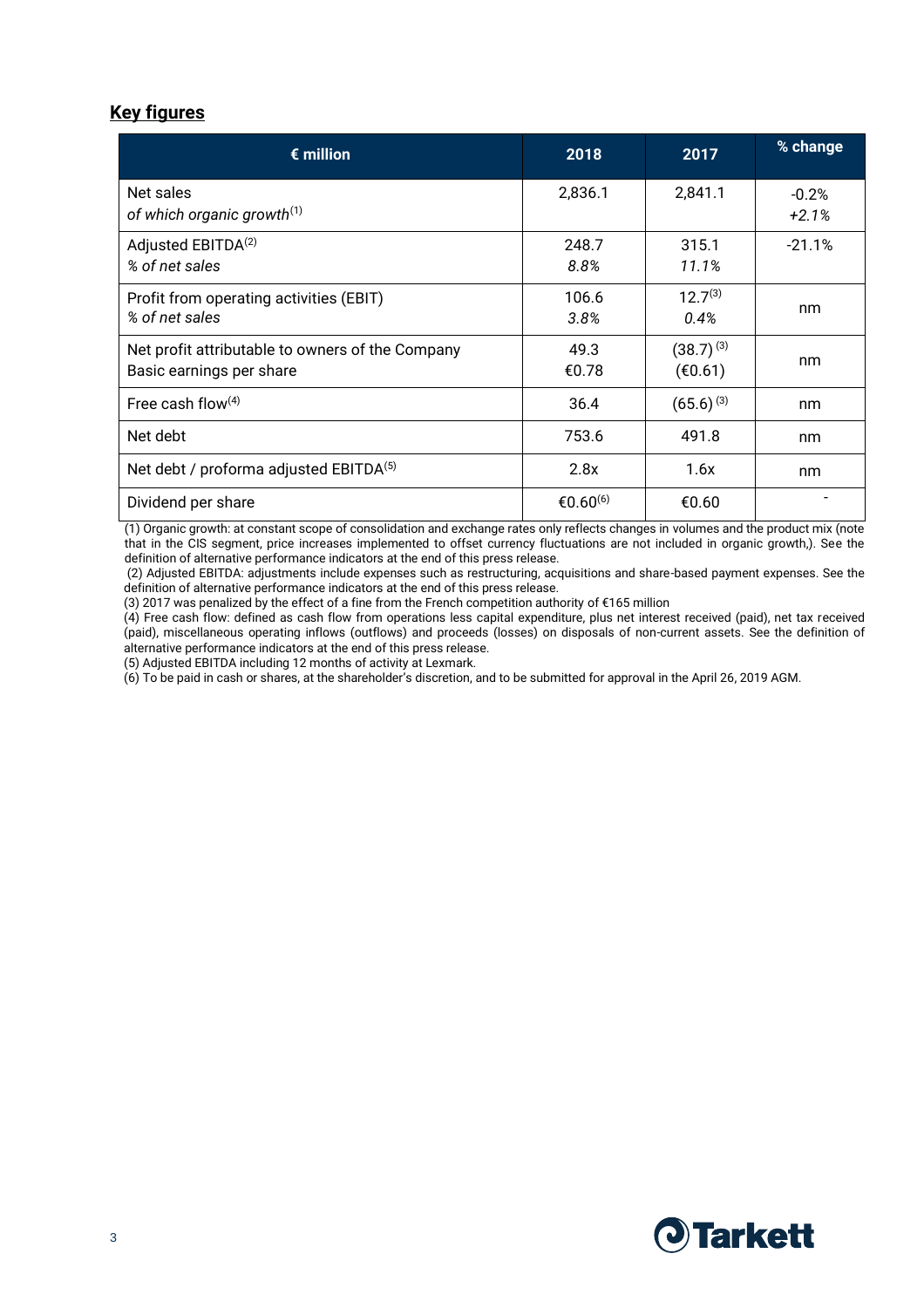## **Net sales by segment**

| $\epsilon$ million        | 2018    | 2017    | % change | o/w organic<br>growth $(1)$ |
|---------------------------|---------|---------|----------|-----------------------------|
| <b>EMEA</b>               | 908.4   | 926.4   | $-1.9%$  | $-0.1%$                     |
| North America             | 783.6   | 783.4   | 0.0%     | $+1.3%$                     |
| CIS, APAC & Latin America | 580.5   | 619.0   | $-6.2%$  | $-1.5%$                     |
| Sports                    | 563.6   | 512.3   | $+10.0%$ | $+11.7%$                    |
| <b>Group total</b>        | 2,836.1 | 2,841.1 | $-0.2%$  | $+2.1%$                     |

| $\epsilon$ million        | Q4 2018 | Q4 2017 | % change | o/w organic<br>growth $(1)$ |
|---------------------------|---------|---------|----------|-----------------------------|
| <b>EMEA</b>               | 218.9   | 217.9   | $+0.4%$  | $+1.9%$                     |
| North America             | 199.3   | 172.8   | $+15.3%$ | $-2.2%$                     |
| CIS, APAC & Latin America | 153.4   | 165.3   | $-7.2%$  | $-5.5%$                     |
| Sports                    | 107.3   | 97.6    | $+10.0%$ | $+0.5%$                     |
| <b>Group total</b>        | 678.8   | 653.6   | $+3.9%$  | $-1.3%$                     |

# **Adjusted EBITDA(2) by segment**

| $\epsilon$ million          | 2018   | 2017         | 2018 margin<br>(% net sales) | 2017 margin<br>(% net sales) |
|-----------------------------|--------|--------------|------------------------------|------------------------------|
| <b>EMEA</b>                 | 97.3   | 126.8        | 10.7%                        | 13.7%                        |
| North America               | 70.2   | 95.0         | $9.0\%$                      | 12.1%                        |
| CIS, APAC & Latin America   | 74.1   | 88.5         | 12.8%                        | 14.3%                        |
| Sports                      | 52.8   | $51,5^{(3)}$ | 9.4%                         | 10.1%                        |
| Central costs not allocated | (45.6) | (46.7)       | -                            |                              |
| <b>Group total</b>          | 248.7  | 315.1        | 8.8%                         | 11.1%                        |

(1) Organic growth: at constant scope of consolidation and exchange rates only reflects changes in volumes and the product mix (note that in the CIS segment, price increases implemented to offset currency fluctuations are not included in organic growth,). See the definition of alternative performance indicators at the end of this press release.

(2) Adjusted EBITDA: adjustments include expenses such as restructuring, acquisitions and share-based payment expenses. See the definition of alternative performance indicators at the end of this press release.

(3) Including a \$12 million received in settlement of a patent infringement claim against a competitor.

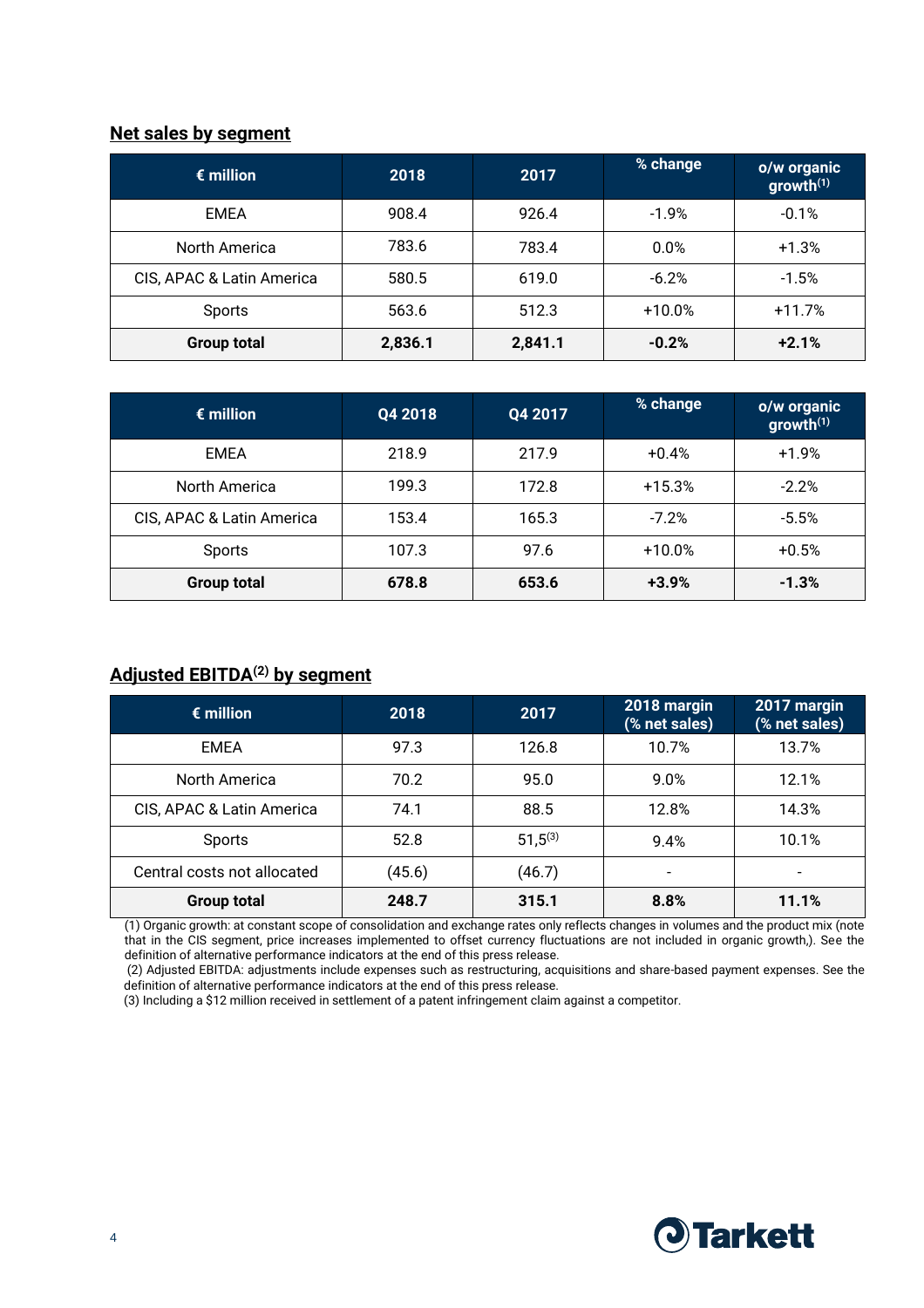# **Comments by reporting segment**

## **Europe, Middle East, Africa (EMEA)**

After seeing a decline in sales at the start of the year, the EMEA segment achieved growth for the rest of 2018 with the result that sales were stable **on an organic basis** (-0.1%) over the full year, with organic growth of 1.4% in the second half. **Over the full year,** Germany, Central Europe, Spain and Italy performed well. Nordic countries stabilised after two years of firm growth. Sales continued to fall in France and there was a decline in the UK against an uncertain background.

The Luxury Vinyl Tiles (LVT) category maintained its momentum throughout the year, supported by new product launches. In particular, rigid composite core board products – iD Click Ultimate and Starfloor Click Ultimate – were very well received by customers.

**Sales** were down **1.9% on a reported basis in 2018**, penalised by adverse exchange-rate movements, mainly affecting the Swedish krona. In Turkey, the Group significantly increased its prices, fully offsetting the devaluation of the Turkish lira. As with the CIS countries, these adjustments are not included when calculating organic growth.

The **adjusted EBITDA margin** has decreased to **10.7%** compared to 13.7% in 2017, affected by a slight decrease in volumes, reinforced by inventory reductions efforts. Raw materials and transport costs increased very significantly, but more than 40% of that effect was offset by higher selling prices.

## **North America**

**Organic growth** in North America was **1.3%** in 2018, although sales decreased by 2.2% in Q4. The slowdown was caused by lower sales in the commercial carpet market and difficulties at two production sites in the second half, which affected the product deliveries. Selling prices were increased throughout the year and specific measures taken in Q3 fully offset the increase in customs duties on imports from China.

Sales of commercial and residential resilient flooring remained buoyant throughout the year, as did sales of accessories and rubber. Sales of Luxury Vinyl Tiles (LVT) continued to grow at a good pace.

The integration of Lexmark is going to plan, and Lexmark sales teams are now also in charge of selling vinyl tiles and accessories in the hospitality market. This is strengthening Tarkett's market position in hospitality, where the refurbishment of properties offers good sales potential.

**Reported sales were stable in 2018.** The negative currency effect in the first part of the year was offset by the positive effects of organic growth and the Lexmark acquisition.

The **adjusted EBITDA margin** was **9.0%** as opposed to 12.1% in 2017, mainly affected by weak commercial carpet sales and lower volumes in Q4, along with poor manufacturing performance in the second half. The price rises applied throughout the year in North America were effective, fully offsetting significant inflation in raw materials prices and transport costs. The integration of Lexmark also had a positive effect in Q4.

## **CIS, APAC & Latin America**

**Sales** in the CIS, APAC & Latin America segment decreased by 1.5% in **organic** terms (excluding selling price increases in the CIS region). After a strong first half, business levels slowed in certain CIS countries, leading to lower volumes in the second part of the year. In Russia, an uncertain environment and the weaker rouble dragged down consumer spending.

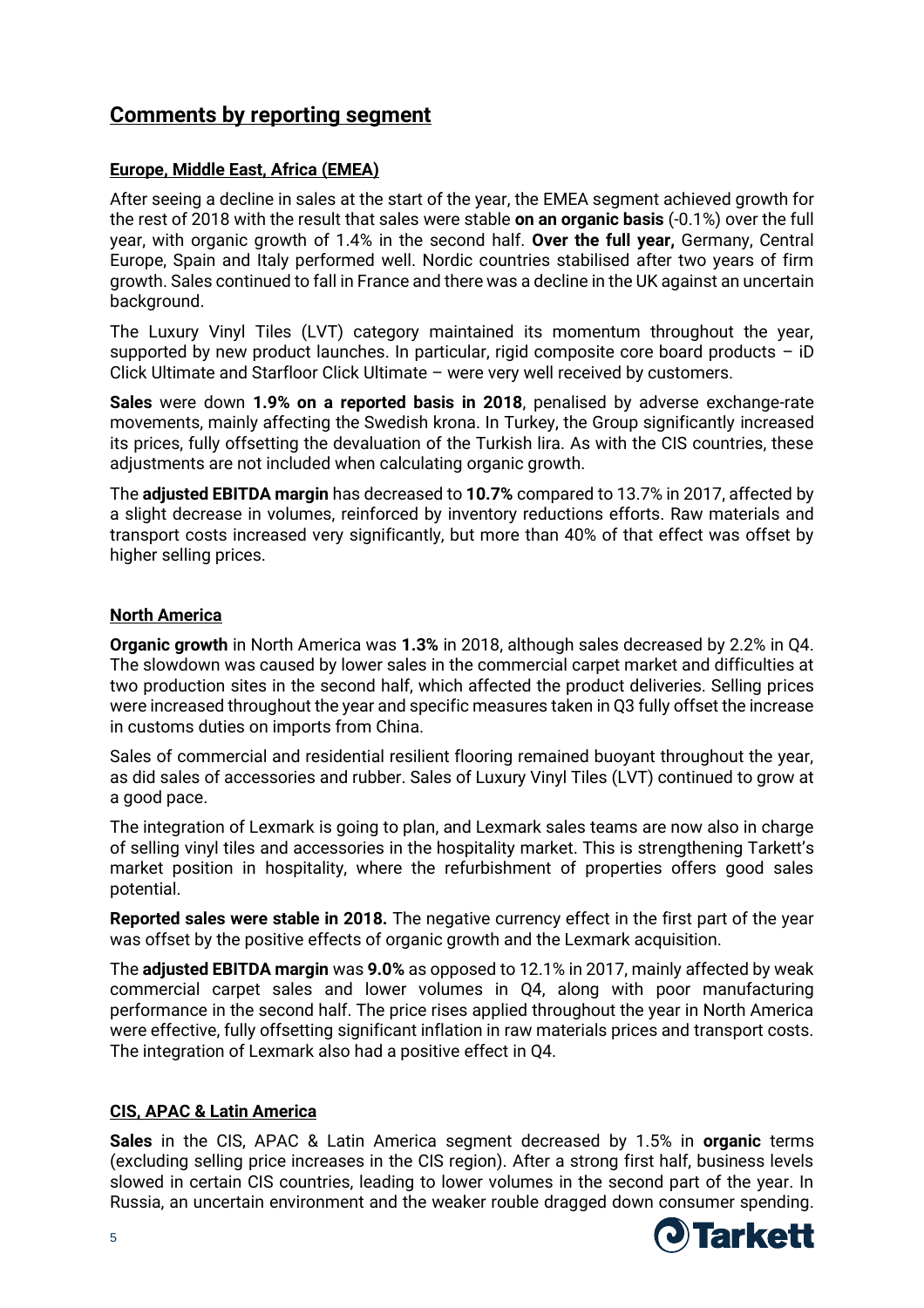However, the product mix improved compared with 2017 thanks to good sales of high-end products.

Latin America posted strong organic growth in 2018, thanks to buoyant volumes in Brazil, in particular for LVT products, as well as substantial price increases intended to make up for the weak real. Sales in Asia-Pacific rose slightly in 2018.

**On a reported basis, sales decreased by 6.2%** in 2018, affected by the decline in the Russian rouble and Brazilian real against the euro during the period.

**Adjusted EBITDA margin** came in at **12.8%**, down from 14.3% in 2017. The fall in sales volumes and higher raw materials costs led to lower profitability in this segment. However, increases in selling prices in the first half of the year more than offset currency weakness in the CIS countries: the "lag effect" (net impact of currency and selling-price movements in the CIS) amounted to +€3m in 2018. Productivity levels were also good in this segment, notably in CIS countries.

## **Sports**

The Sports segment again achieved **strong organic growth,** with sales up **11.7%** in 2018. It achieved a very strong performance in artificial turf in North America, landscape applications and indoor activities. In addition, turnkey projects (which include civil engineering) and hybrid products posted firm growth.

We have installed one of our hybrid turf solutions, Playmaster™ in the Wanda stadium of Atlético de Madrid that will host the Champions' League final.

**Reported sales grew 10.0%** in 2018, factoring in a negative currency effect over the full year.

**Adjusted EBITDA margin was 9.4% in 2018**, higher than 2017 margin of 8.1% excluding the \$12 million received in settlement of a legal dispute in 2017. Strong volume growth offset the impact of higher raw material prices on adjusted EBITDA, and industrial performance improved, leading to productivity gains.

Several acquisitions were completed in 2018. Grassman, a leading Australian artificial turf manufacturer whose assets Tarkett acquired in February 2018, is enabling the Group to expand in the growing Australian market. The acquisition of The Tennis and Track Company in Salt Lake City, Utah, was completed in July 2018 and is bolstering Tarkett's market position in tennis surfacing as well as post-tensioned concrete construction for sports.

## **Net profit attributable to owners of the Company**

**Central costs not allocated to the segments** decreased to €45.6 million from €46.7 million in 2017, partly due to cost control efforts initiated in the course of 2018.

**Adjustments to EBIT** amounted to -€24.7 million in 2018 versus -€18.7 million in 2017 (excluding the non-recurring payment of €165 million related to a fine from the French competition authority) due to higher restructuring and acquisition costs than in 2017.

**Net financial expense** was €30.1 million as opposed to €23.4 million in 2017, mainly because of an increase in interest expense and currency losses.

**The effective tax rate** was **24.2%**, reflecting a lower tax rate in the United States and the conclusion of a tax dispute in Canada. In 2017, the effective tax rate of 19.7% was exceptionally low because of the cancellation of the 3% tax on dividends in France and the remeasurement of certain tax credits.

**Net profit attributable to owners of the Company** amounted to **€49.3 million.**

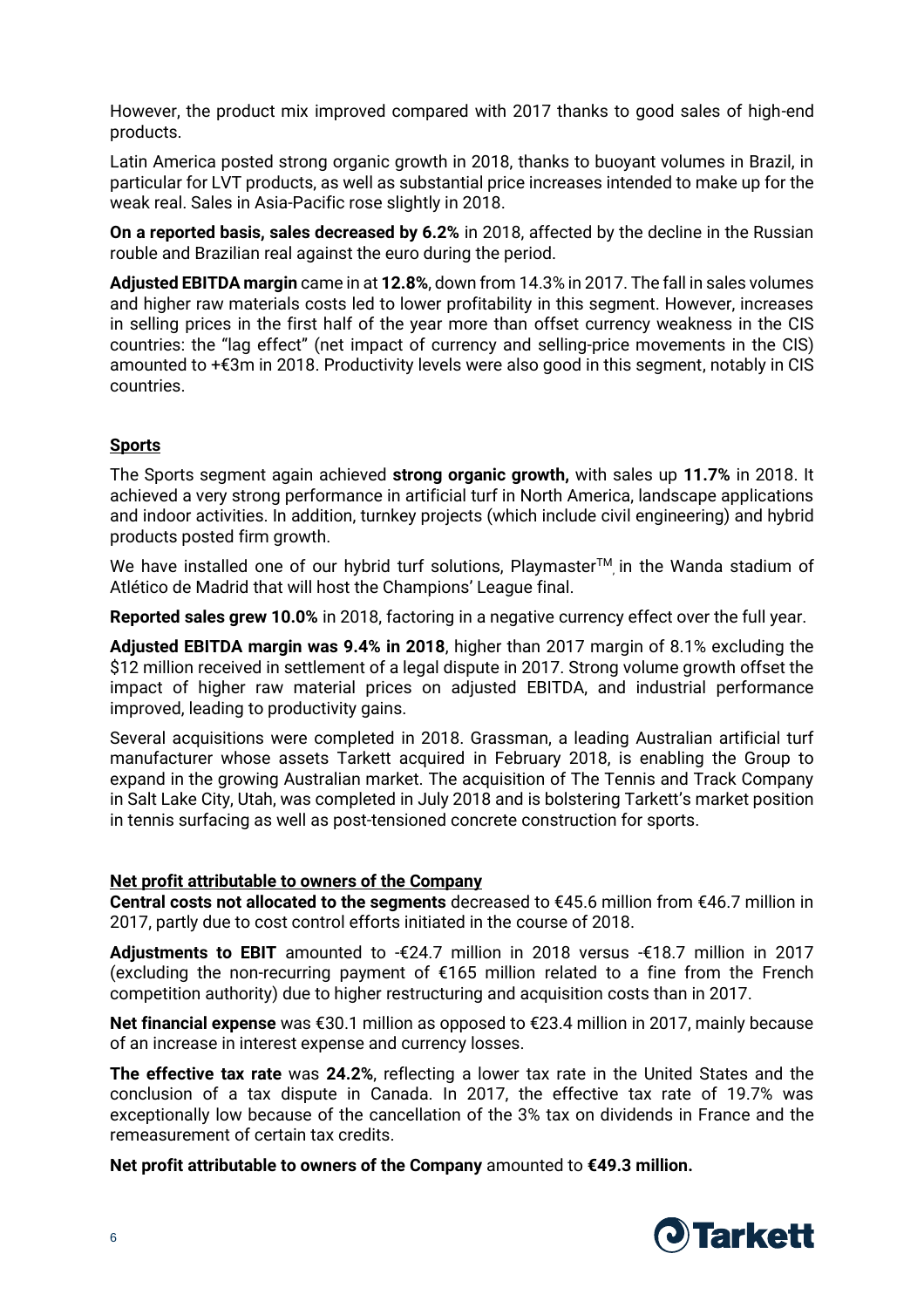## **Capital expenditure and Net Debt**

**Capital expenditure** totalled €128 million in 2018, equal to 4.5% of net sales, as opposed to €111 million in 2017 (3.9% of net sales), resulting from capacity increase projects in growth products (LVT in North America and EMEA, wooden flooring in Russia) and investments to increase the productivity of production lines through automation.

Because of the decline in adjusted EBITDA, **free cash flow** was €36 million in 2018, down from €100 million in 2017 (excluding the €165 million payment made in December 2017 related to a fine from the French competition authority).

**Net debt** ended the year at €754 million, representing 2.8 times 2018 proforma adjusted EBITDA (1.6x at end-December 2017). The increase was partly related to acquisitions made during the year, including Lexmark in North America and Grassman in Australia.

The Management Board will propose a **dividend of €0.60 per share** in respect of 2018, unchanged year-on-year. Shareholders will have an option to be paid in new shares, at their discretion, and the dividend will be submitted for approval in the April 26, 2019 AGM. The Deconinck family, which owns 50.8% of Tarkett's capital, has indicated that it will opt for payment in new Tarkett shares.

## **Impact of IFRS 16 "Leases" in 2019**

IFRS 16 "Leases" standard, applicable since January 1st, 2019, requires to record most of lease contracts as an asset in the balance sheet, with corresponding liability for the obligation created by these agreements.

As a consequence, net debt will increase (by an amount currently estimated at around  $\epsilon$ 100 million), lease expenses will decrease and adjusted EBITDA will improve (by €28 million in 2019, increasing EBITDA margin by around 100 basis points). The effect of these changes on the leverage ratio (net debt/adjusted EBITDA) is very limited (around 0.1x adjusted EBITDA). (see Appendix 4)

## **Changes to Tarkett's governance**

During its January 11, 2019 meeting, the Supervisory Board appointed Fabrice Barthélemy as Tarkett's CEO. Mr Barthélemy, 50 years old, has been a member of Tarkett's Management Board since 2008. He was Chief Financial Officer between 2008 and 2017, then President of the Europe, Middle East and Africa (EMEA) & Latin America division. He had been Tarkett's interim CEO since September 2018.

## **Outlook**

The economic growth outlook for 2019 is more moderate than in 2018. The North American residential market (new build and refurbishment) and new build activity in Europe are showing signs of slowing. In the CIS countries, the situation in early 2019 is more uncertain, although this does not alter the region's medium-term growth potential.

Despite lower prices for certain oil derivatives, the environment is still inflationary. Based on current prices for raw materials, energy and transportation, the Group expects purchases of these items to have an **adverse impact of around €15 million** in full-year 2019, mainly in the first half of the year. As a result, **increases in selling prices** will continue throughout the year, with the aim of offsetting cost inflation.

In addition, the Group is focusing on turning around manufacturing performance at certain sites that set back performance in 2018, and on implementing **cost reduction measures** in

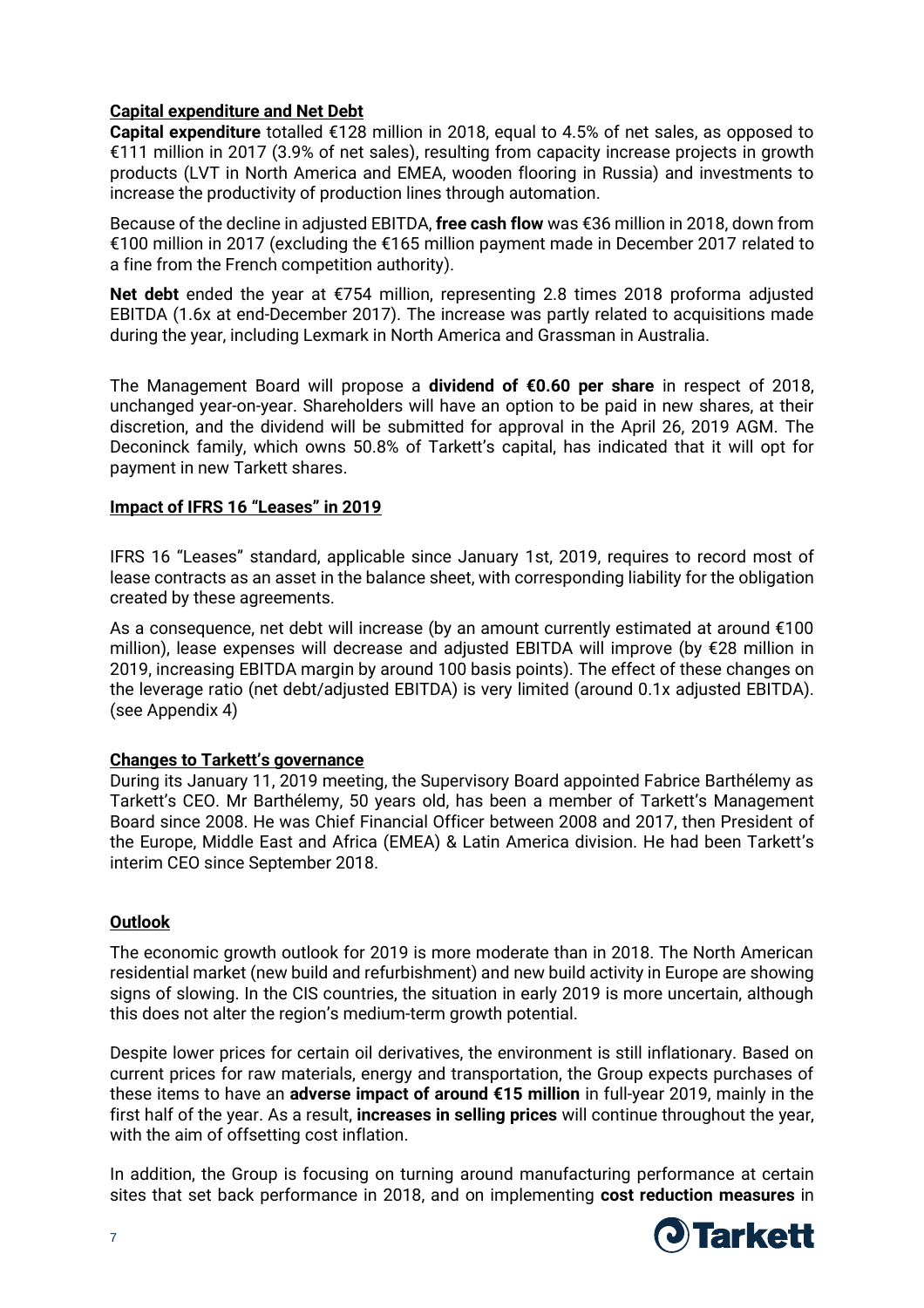order to **significantly improve profitability**. We are also putting in place **tight management of working capital** and investments, in order to reduce debt levels.

At the same time, the Group has initiated a **review of its strategic priorities and industrial setup.** As well as achieving a long-term improvement in profitability, the aim is also to **make the Group's organisation more agile and capture new opportunities offered by digital,** in order to accelerate innovation and provide solutions that will make a difference for our clients. Finally, it is a priority to increase the Group's **leadership in the circular economy** to better address the aspirations of all stakeholders and stand out in the market.

A new strategic plan covering all of these areas will be presented in June 2019.

*The audited consolidated financial statements for the full year 2018 are available on Tarkett's websit[e https://www.tarkett.com/en/content/financial-results.](https://www.tarkett.com/en/content/financial-results) The analysts' conference will be held on Friday February 8, 2019 at 11:00 am CET and an audio webcast service (live and playback) along with the results presentation will be available on <https://www.tarkett.com/en/content/investors-2>*

# **Financial calendar**

- April 24, 2019: Q1 2019 financial results *press release after close of trading on the Paris market and conference call the following morning*
- April 26, 2019: Annual General Meeting
- July 23, 2019: H1 2019 financial results *press release after close of trading on the Paris market and presentation in person the following morning*
- October 23, 2019: Q3 2019 financial results press release after close of trading on the Paris market and conference call the following morning

\*\*\*

## **About Tarkett**

With a history stretching back 135 years, Tarkett is a worldwide leader in innovative flooring and sports surface solutions, with net sales of more than €2.8 billion in 2018. Offering a wide range of products including vinyl, linoleum, rubber, carpet, wood and laminate flooring, artificial turf and athletics tracks, the Group serves customers in over 100 countries across the globe. Tarkett has 13,000 employees and 35 industrial sites, and sells 1.3 million square meters of flooring every day, for hospitals, schools, housing, hotels, offices, stores and sports fields. Committed to "Doing Good. Together.", the Group has implemented an eco-innovation strategy based on Cradle to Cradle® principles and promotes circular economy, with the ultimate goal of contributing to people's health and wellbeing, and preserving natural capital. Tarkett is listed on Euronext Paris (compartment A, ISIN: FR0004188670, ticker: TKTT) and is a constituent of the SBF 120 and CAC Mid 60 indexes. [www.tarkett.com.](http://www.tarkett.com/)

#### **Investor Relations Contact**

Tarkett – Catherine David – Investor Relations Assistant – [Catherine.david@tarkett.com](mailto:Catherine.david@tarkett.com)

#### **Media Contacts**

Tarkett - Véronique Bouchard Bienaymé - [communication@tarkett.com](mailto:communication@tarkett.com) Brunswick - [tarkett@brunswickgroup.com](mailto:tarkett@brunswickgroup.com) - Tel. : +33 (0) 1 53 96 83 83

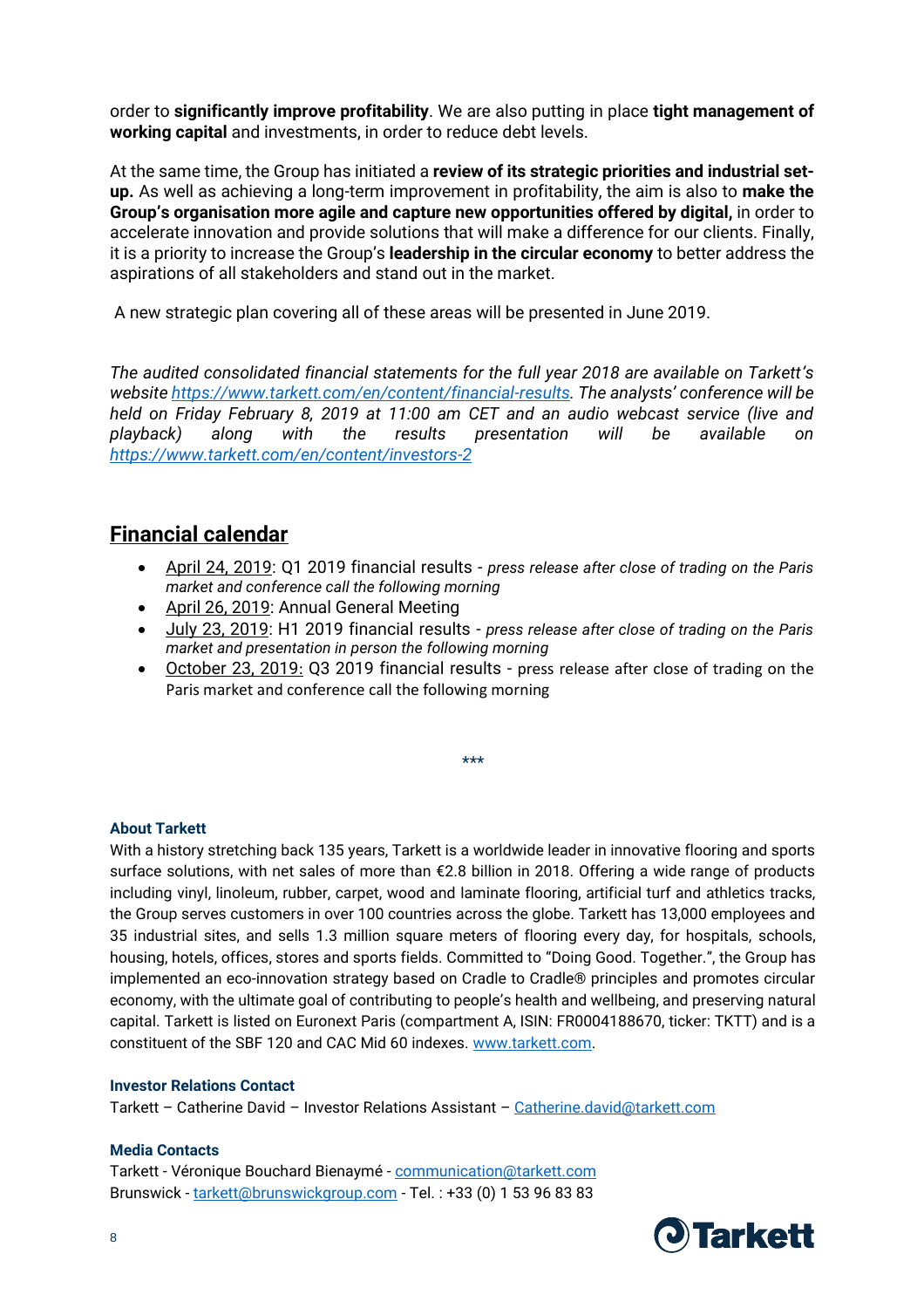# **Appendices**

# **1/ Bridges**

# **Net sales (€ million)**

| 2017                          | 2,841   |
|-------------------------------|---------|
| +/- EMEA                      | $-1.0$  |
| +/- North America             | $+10.6$ |
| +/- CIS, APAC & Latin America | $-9.4$  |
| +/- Sports                    | $+60.4$ |
| 2018 sales like-for-like(1)   | 2,902   |
| +/- Scope                     | $+36.7$ |
| +/- Currencies                | $-85.3$ |
| +/- Selling price lag effect  | $-16.9$ |
| 2018                          | 2,836   |

(1) Like-for-like: at constant scope and exchange rates (N.B. in the CIS and Turkey, price increases implemented to offset currency fluctuations are not included in organic growth, which therefore only reflects volume and price effects). See the definition of alternative performance indicators at the end of this press release.

# **Adjusted EBITDA (€ million)**

| 2017                                                  | 315.1   |
|-------------------------------------------------------|---------|
| +/- Currencies                                        | $-8.0$  |
| +/- Selling price lag effect                          | $+2.9$  |
| +/- Volume / mix                                      | $-20.0$ |
| +/- Selling prices                                    | 22.3    |
| +/- Purchasing prices                                 | $-47.6$ |
| +/- Productivity                                      | $+18.8$ |
| +/- Scope                                             | $+8.1$  |
| +/- Salary increase, SG&A and One-offr <sup>(1)</sup> | $-42.8$ |
| 2018                                                  | 248.7   |

(1) Including in 2017 \$12 million received in settlement of a patent infringement claim against a competitor.

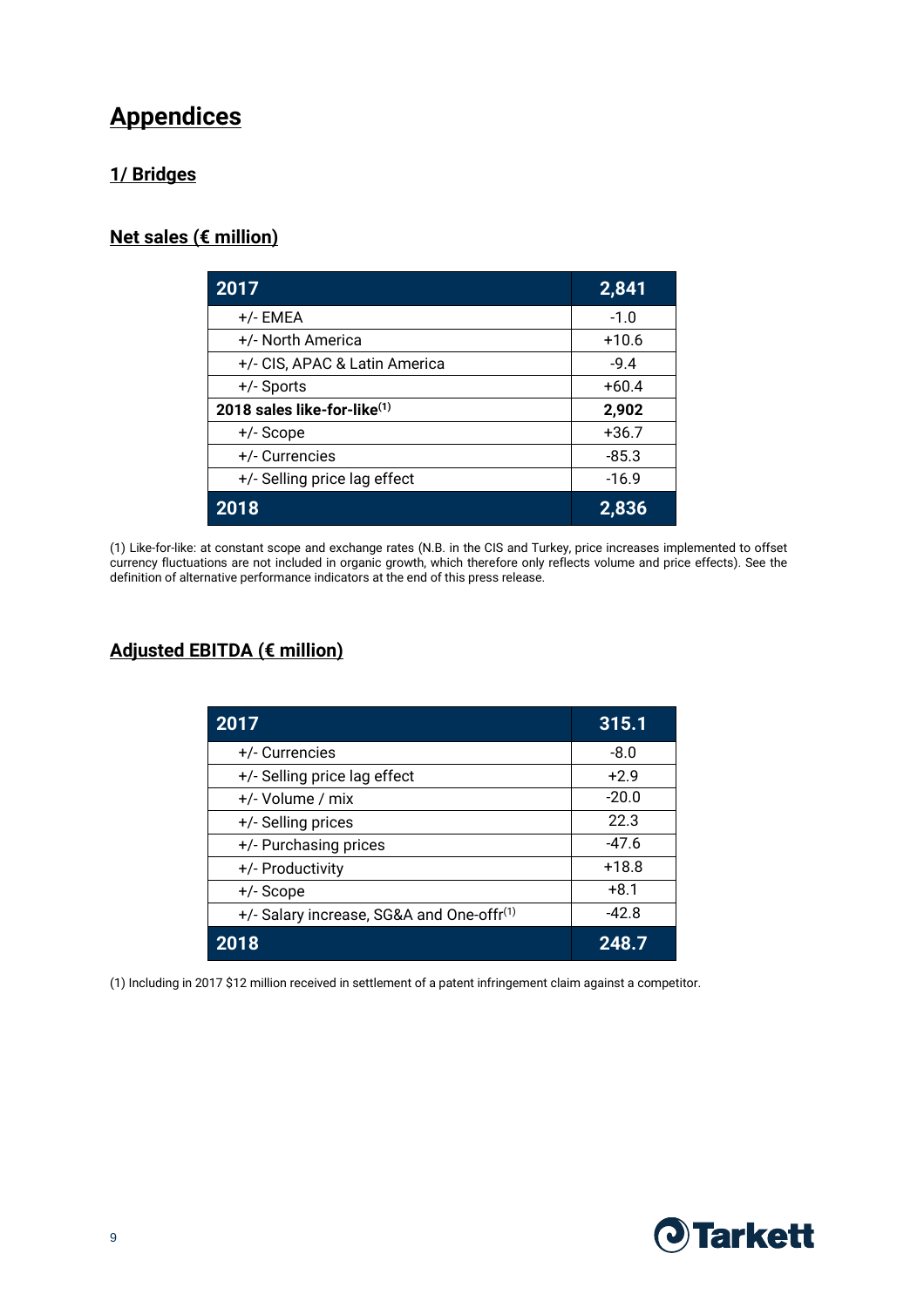# **2/ Key figures**

# **Net sales by segment**

| $\epsilon$ million        | Q1 2018 | Q1 2017 | % change | o/w organic<br>growth <sup>(1)</sup> |
|---------------------------|---------|---------|----------|--------------------------------------|
| <b>EMEA</b>               | 228.3   | 243.4   | $-6.2%$  | $-4.6%$                              |
| North America             | 163.5   | 190.3   | $-14.1%$ | $-1.6%$                              |
| CIS, APAC & Latin America | 116.3   | 121.3   | $-4.1%$  | $+5.0\%$                             |
| Sports                    | 59.8    | 56.7    | $+5.4%$  | $+15.9%$                             |
| <b>Group total</b>        | 567.9   | 611.7   | $-7.2%$  | $+0.1%$                              |

| $\epsilon$ million        | Q2 2018 | Q2 2017 | % change | o/w organic<br>growth $(1)$ |
|---------------------------|---------|---------|----------|-----------------------------|
| EMEA                      | 236.0   | 237.9   | $-0.8%$  | $+1.7%$                     |
| North America             | 214.8   | 222.4   | $-3.4%$  | $+3.7%$                     |
| CIS, APAC & Latin America | 145.4   | 154.4   | $-5.8%$  | $+1.4%$                     |
| Sports                    | 153.2   | 137.6   | $+11.4%$ | $+18.6%$                    |
| <b>Group total</b>        | 749.4   | 752.3   | $-0.4%$  | $+5.3%$                     |

| $\epsilon$ million        | H1 2018 | H1 2017 | % change | o/w organic<br>growth <sup>(1)</sup> |
|---------------------------|---------|---------|----------|--------------------------------------|
| EMEA                      | 464.3   | 481.3   | $-3.5%$  | $-1.5%$                              |
| North America             | 378.3   | 412.7   | $-8.3%$  | $+1.3%$                              |
| CIS, APAC & Latin America | 261.7   | 275.7   | $-5.1%$  | $+3.0\%$                             |
| Sports                    | 213.0   | 194.3   | $+9.6%$  | $+17.8%$                             |
| <b>Group total</b>        | 1,317.3 | 1,364.0 | $-3.4%$  | $+3.0%$                              |

| $\epsilon$ million        | Q3 2018 | Q3 2017 | % change | o/w organic<br>growth <sup>(1)</sup> |
|---------------------------|---------|---------|----------|--------------------------------------|
| EMEA                      | 225.2   | 227.1   | $-0.8%$  | $+0.9%$                              |
| North America             | 206.0   | 197.9   | $+4.1%$  | $+4.3%$                              |
| CIS, APAC & Latin America | 165.4   | 178.0   | $-7.1%$  | $-4.8%$                              |
| Sports                    | 243.3   | 220.4   | $+10.4%$ | $+11.8%$                             |
| <b>Group total</b>        | 839.9   | 823.5   | $+2.0%$  | $+3.4%$                              |

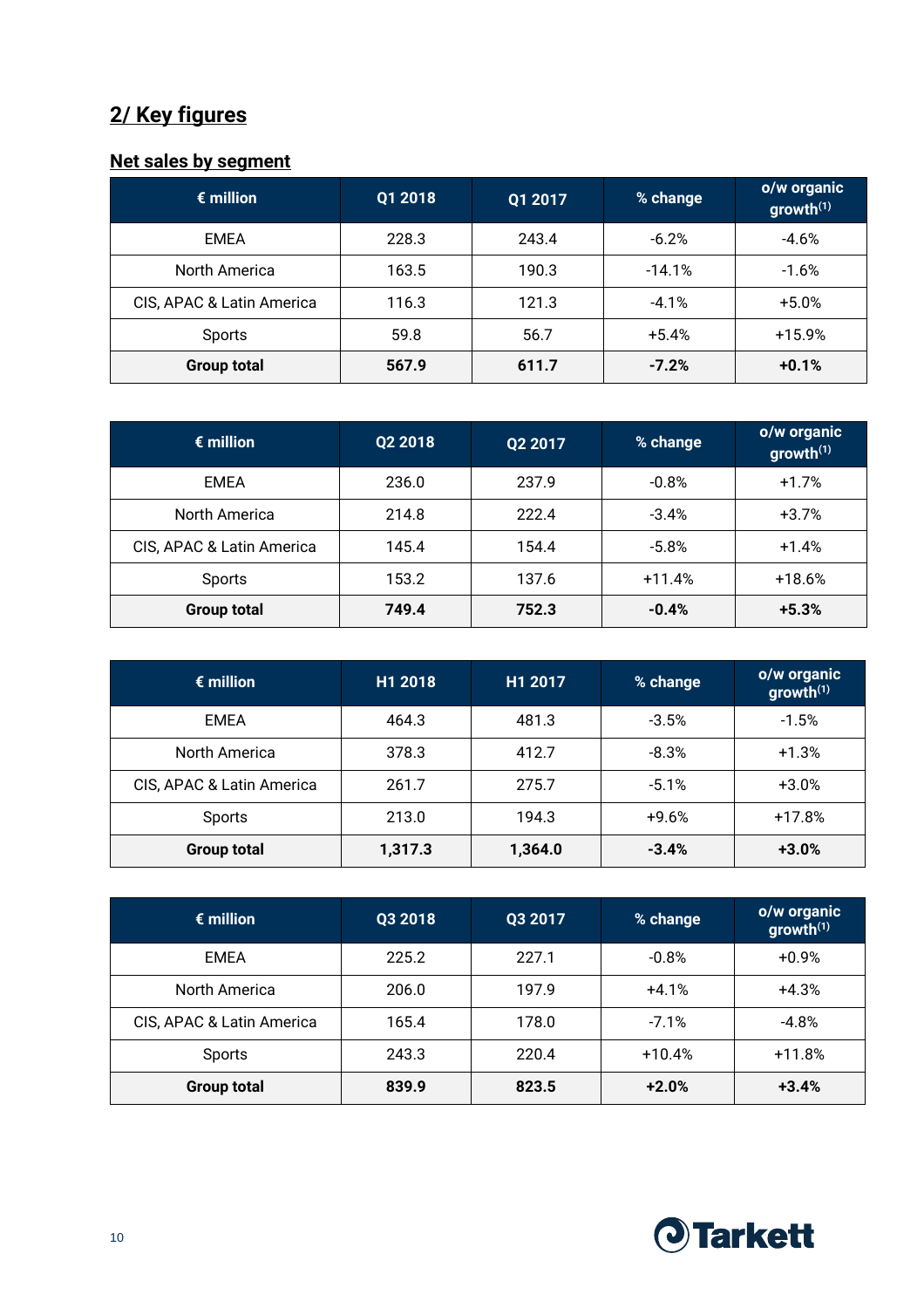| $\epsilon$ million        | Q4 2018 | Q4 2017 | % change | o/w organic<br>growth <sup>(1)</sup> |
|---------------------------|---------|---------|----------|--------------------------------------|
| <b>EMEA</b>               | 218.9   | 217.9   | $+0.4%$  | $+1.9%$                              |
| North America             | 199.3   | 172.8   | $+15.3%$ | $-2.2%$                              |
| CIS, APAC & Latin America | 153.4   | 165.3   | $-7.2%$  | $-5.5%$                              |
| Sports                    | 107.3   | 97.6    | $+10.0%$ | $+0.5%$                              |
| <b>Group total</b>        | 678.8   | 653.6   | $+3.9%$  | $-1.3%$                              |

(1) Organic growth: at constant scope of consolidation and exchange rates only reflects changes in volumes and the product mix (note that in the CIS segment, price increases implemented to offset currency fluctuations are not included in organic growth,). See the definition of alternative performance indicators at the end of this press release.

## **Quarterly Group adjusted EBITDA(1)**

| $\epsilon$ million | 2018 | 2017          | 2018 margin<br>(% of net sales) | 2017 margin<br>(% of net sales) |
|--------------------|------|---------------|---------------------------------|---------------------------------|
| Q1                 | 29.8 | 51.5          | 5.2%                            | 8.4%                            |
| Q2                 | 86.3 | $108.8^{(2)}$ | 11.5%                           | 14.5%                           |
| Q3                 | 97.7 | 101.2         | 11.6%                           | 12.3%                           |
| Q4                 | 35.0 | 53.7          | 5.2%                            | 8.2%                            |

(2) Including \$12 million received in settlement of a patent infringement claim against a competitor.

## **Half-year adjusted EBITDA by segment(1)**

| $\epsilon$ million          | H1 2018 | H1 2017      | <b>H1 2018 margin</b><br>(% of net sales) | <b>H1 2017 margin</b><br>(% of net sales) |
|-----------------------------|---------|--------------|-------------------------------------------|-------------------------------------------|
| <b>EMEA</b>                 | 57.1    | 68.5         | 12.3%                                     | 14.2%                                     |
| North America               | 35.5    | 51.7         | 9.4%                                      | 12.5%                                     |
| CIS, APAC & Latin America   | 31.1    | 40.2         | 11.9%                                     | 14.6%                                     |
| Sports                      | 13.9    | $23,0^{(2)}$ | 6.5%                                      | 11.8%                                     |
| Central costs not allocated | (21.5)  | (23.1)       | -                                         |                                           |
| <b>Group total</b>          | 116.1   | 160.3        | 8.8%                                      | 11.8%                                     |

| $\epsilon$ million          | H <sub>2</sub> 2018 | H <sub>2</sub> 2017 | H <sub>2</sub> 2018 margin<br>(% of net sales) | <b>H2 2017 margin</b><br>(% of net sales) |
|-----------------------------|---------------------|---------------------|------------------------------------------------|-------------------------------------------|
| <b>EMEA</b>                 | 40.2                | 58.3                | 9.1%                                           | 13.1%                                     |
| North America               | 34.6                | 43.3                | 8.5%                                           | 11.7%                                     |
| CIS, APAC & Latin America   | 43.0                | 48.3                | 13.5%                                          | 14.1%                                     |
| Sports                      | 39.0                | 28.5                | 11.2%                                          | 9.0%                                      |
| Central costs not allocated | (24.1)              | (23.6)              | $\blacksquare$                                 | $\overline{\phantom{0}}$                  |
| <b>Group total</b>          | 132.7               | 154.8               | 8.7%                                           | 10.5%                                     |

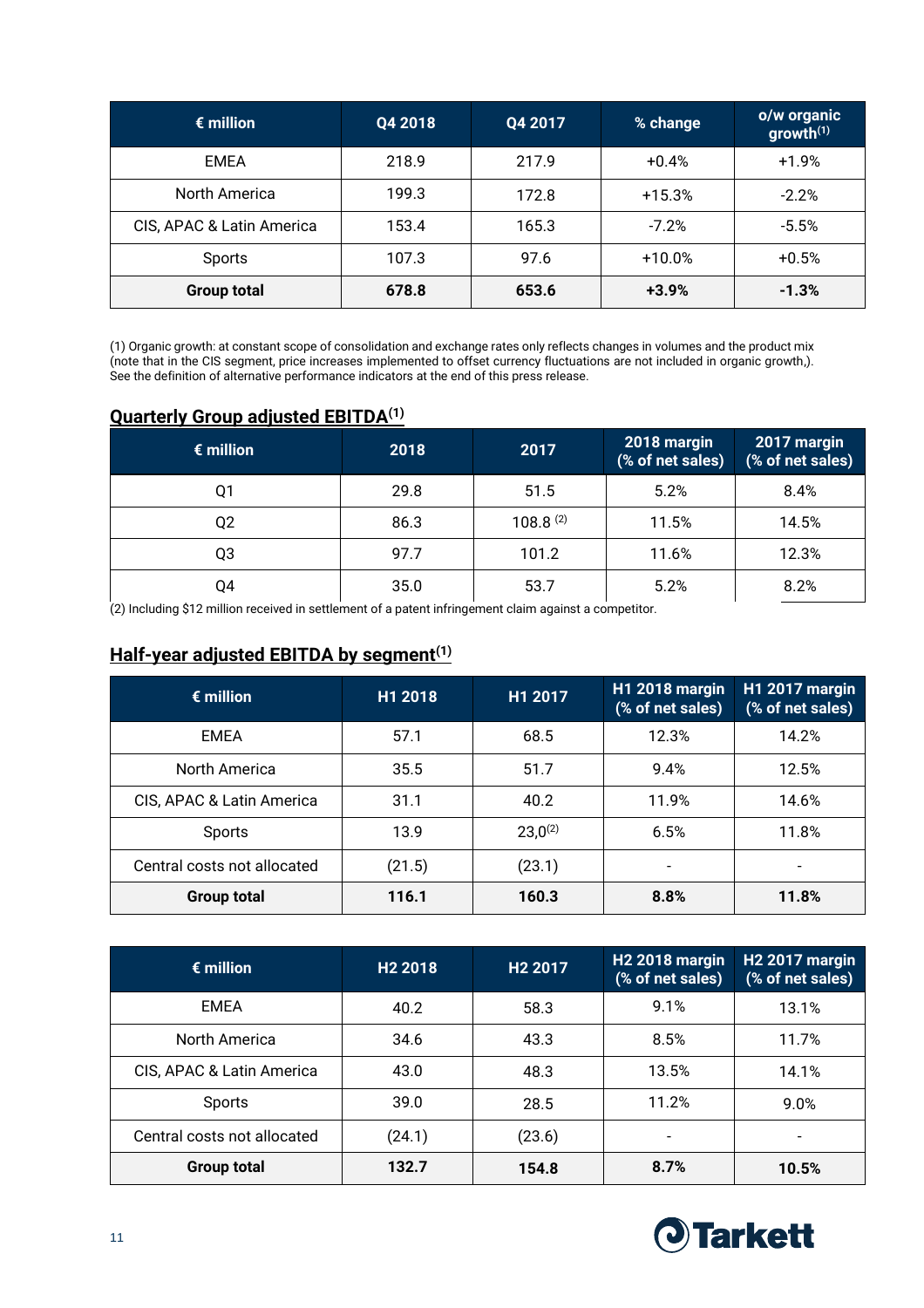| <b>Simplified consolidated income statement</b> |  |
|-------------------------------------------------|--|
|                                                 |  |

| $\epsilon$ million                                               | 2018            | 2017                     |  |
|------------------------------------------------------------------|-----------------|--------------------------|--|
| <b>Net sales</b>                                                 | 2,836.1         | 2,841.1                  |  |
| Adjusted EBITDA <sup>(1)</sup><br>% of net sales                 | 248.7<br>8.8%   | 315.1<br>11.1%           |  |
| Depreciation, amortisation and<br>impairment                     | (117.5)         | (118.8)                  |  |
| Adjustments to EBIT                                              | (24.7)          | (183.6)                  |  |
| <b>Profit from operating activities (EBIT)</b><br>% of net sales | 106.6<br>3.8%   | 12.7<br>0.4%             |  |
| Net financial income/(expense)                                   | (30.1)          | (23.4)                   |  |
| Profit before income tax                                         | 68.6            | (7.7)                    |  |
| Income tax<br>Effective tax rate                                 | (18.5)<br>24.2% | (30.3)<br>$19,7\%^{(2)}$ |  |
| Net profit attributable to owners of<br>the Company              | 49.3            | (38.7)                   |  |
| Basic earnings per share (in euros)                              | 0.78            | (0.61)                   |  |

(1) Adjusted EBITDA: adjustments include expenses such as restructuring, acquisitions and share-based payment expenses. See the definition of alternative performance indicators at the end of this press release.

(2) Excluding the effect of a €165m fine, non-tax deductible.

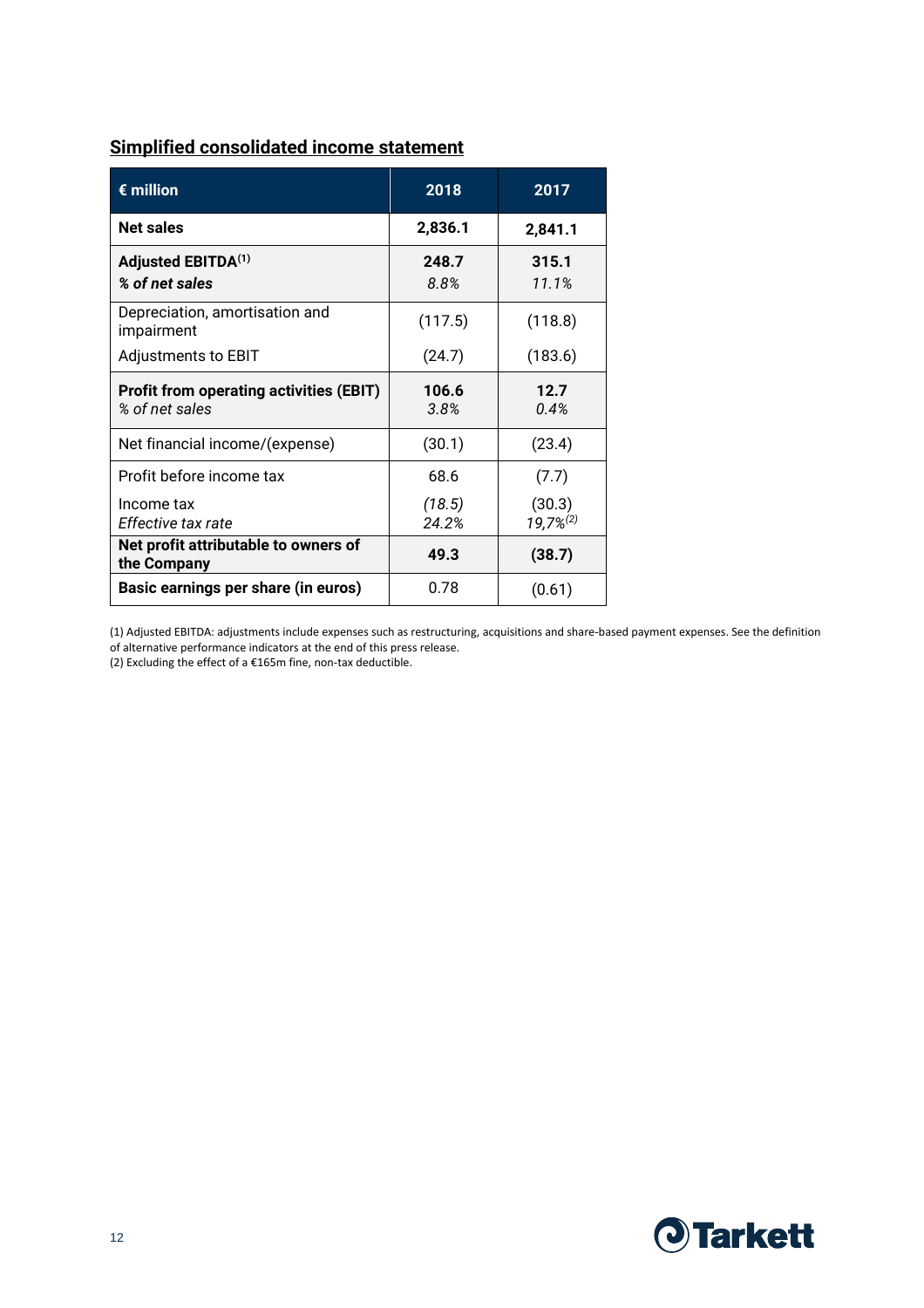# **3/ Definition of alternative performance measures (not defined under IFRSs)**

The Tarkett Group uses the following non-IFRS financial indicators:

- Organic growth
- Adjusted EBITDA
- Free cash flow
- Return on invested capital (ROIC)

These indicators are calculated as described below.

#### - **Organic growth**

- $\circ$  Organic growth measures the change in net sales as compared with the same period in the previous year, at constant scope of consolidation and exchange rates.
- o The exchange rate effect is calculated by applying the previous year's exchange rates to sales for the current year and calculating the difference as compared with sales for the current year. It also includes the impact of price adjustments in CIS countries intended to offset movements in local currencies against the euro. In 2018, a €17 million positive adjustment in selling prices was excluded from organic growth and included in currency effects.
- o The scope effect reflects:
	- current-year sales for entities not included in the scope of consolidation in the same period in the previous year, up to the anniversary date of their consolidation;
	- the reduction in sales relating to discontinued operations that are not included in the scope of consolidation for the current year but were included in sales for the same period in the previous year, up to the anniversary date of their disposal.

| $\epsilon$ million        | 2018    | 2017    | % change | O/W<br>exchange<br>rate effect | o/w scope<br>effect | o/w organic<br>growth |
|---------------------------|---------|---------|----------|--------------------------------|---------------------|-----------------------|
| Group total $-$ Q1        | 567.9   | 611.7   | $-7.2%$  | $-7.5%$                        | $+0.3%$             | $+0.1%$               |
| Group total $-$ Q2        | 749.4   | 752.3   | $-0.4%$  | $-6.0\%$                       | $+0.3%$             | $+5.3%$               |
| Group total $- H1$        | 1,317.3 | 1,364.0 | $-3.4%$  | $-6.7%$                        | $+0.3%$             | $+3.0%$               |
| Group total $-$ Q3        | 839.9   | 823.5   | 2.0%     | $-1.9%$                        | $+0.5%$             | $+3.4%$               |
| Group total $-$ Q4        | 678.7   | 653.6   | $+3.9%$  | $+0.8%$                        | $+4.3%$             | $-1.3%$               |
| Group total $-$ Full year | 2,836.1 | 2,841.1 | $-0.2%$  | $-3.6%$                        | $+1.3%$             | $+2.1%$               |

Year-on-year net sales trends can be analysed as follows:

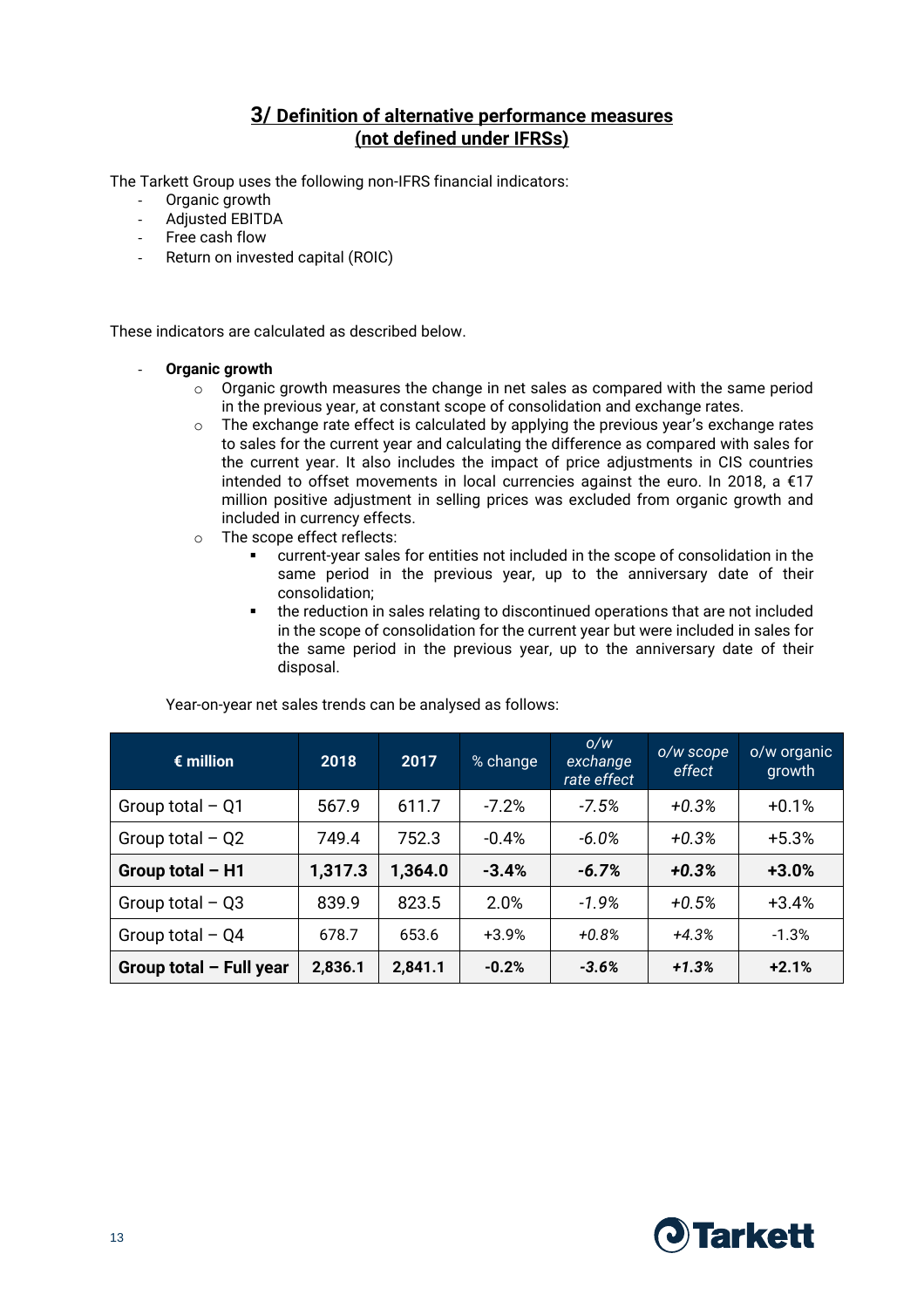### - **Adjusted EBITDA**

- o Adjusted EBITDA is calculated by deducting the following income and expenses from profit from operating activities before depreciation, amortisation and impairment:
	- **•** restructuring costs intended to increase the Group's future profitability;
	- capital gains and losses recognised on significant asset disposals;
	- provisions and provision reversals for loss in value;
	- costs arising on corporate and legal restructuring;
	- **share-based payment expenses;**
	- other one-off items considered non-recurring owing to their nature.
- $\circ$  Note 3.1 to the consolidated financial statements includes a table that reconciles profit from operating activities with adjusted EBITDA, as well as the effect of adjustments by type.

Bridge from EBITDA to adjusted EBITDA:

|                                                   |            |                          | <b>Non-recurring items</b>                              |                                      |                                    |              |                  |
|---------------------------------------------------|------------|--------------------------|---------------------------------------------------------|--------------------------------------|------------------------------------|--------------|------------------|
| (in millions of euros)                            | 2018       | <b>Restruct</b><br>uring | <b>Gains/losses</b><br>on asset<br>sales<br>/impairment | <b>Business</b><br>combi-<br>nations | Share-<br><b>based</b><br>payments | <b>Other</b> | 2018<br>adjusted |
| <b>Net sales</b>                                  | 2,836.1    |                          |                                                         |                                      |                                    |              | 2,836.1          |
| Cost of sales                                     | (2, 183.7) | 7.6                      | 2.8                                                     | 2.4                                  |                                    |              | (2,171.0)        |
| <b>Gross profit</b>                               | 652.4      | 7.6                      | 2.8                                                     | 2.4                                  |                                    |              | 665.1            |
| Selling and distribution<br>expenses              | (330.1)    | 1.0                      |                                                         |                                      | 0.1                                | (0.2)        | (329.3)          |
| Research and development                          | (36.0)     | 0.4                      |                                                         |                                      |                                    |              | (35.6)           |
| General and administrative<br>expenses            | (180.0)    | 1.9                      | 0.6                                                     | 2.4                                  | 4.0                                | 1.1          | (170.0)          |
| Other operating expenses                          | 0.3        | 0.3                      |                                                         | 0.3                                  |                                    |              | 1.0              |
| <b>Profit from operating</b><br>activities (EBIT) | 106.6      | 11.2                     | 3.3                                                     | 5.1                                  | 4.1                                | 0.9          | 131.3            |
| Depreciation, amortisation<br>and impairment      | 121.5      | (0.7)                    | (3.3)                                                   |                                      |                                    |              | 117.5            |
| <b>EBITDA</b>                                     | 228.1      | 10.5                     |                                                         | 5.1                                  | 4.1                                | 0.9          | 248.7            |

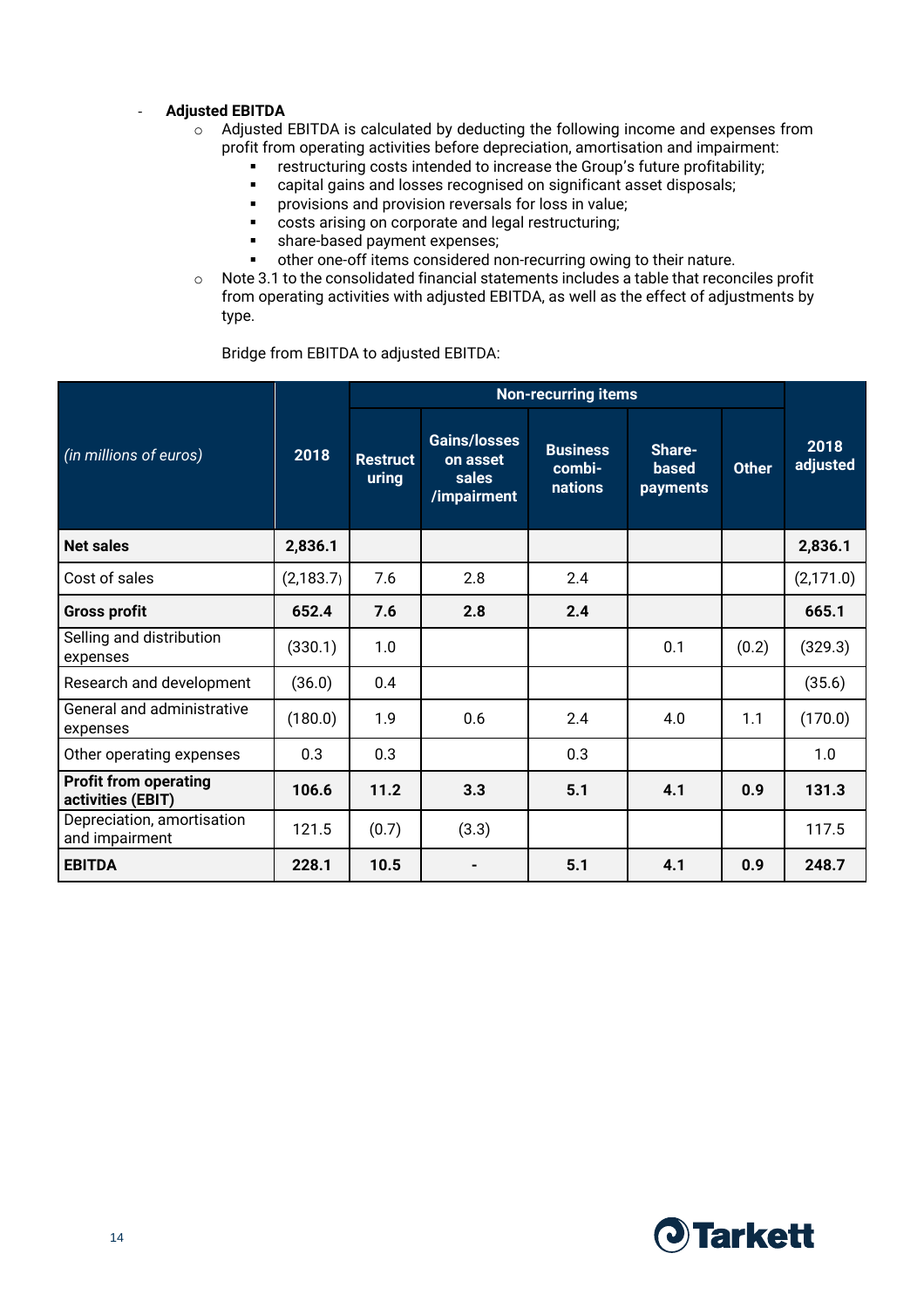#### - **Free cash flow:**

- $\circ$  Cash flow from operating activities before change in working capital, plus the following inflows and minus the following outflows:
	- change in the working capital requirement<br>■ net interest received (paid)
	- net interest received (paid)
	- net tax received (paid)
	- miscellaneous operating inflows (outflows)
	- acquisitions of property, plant and equipment and intangible assets
	- proceeds (losses) on disposals of non-current assets
- o Free cash flow breaks down as follows:

| $\epsilon$ million                                                      | 2018    | 2017    |
|-------------------------------------------------------------------------|---------|---------|
| Cash flow from operating activities before change in<br>working capital | 218.5   | 128.1   |
| Change in the working capital requirement                               | (12.3)  | (37.0)  |
| Net interest paid                                                       | (17.2)  | (11.3)  |
| Net tax paid                                                            | (25.2)  | (37.8)  |
| Miscellaneous operating items                                           | (0.7)   | (1.0)   |
| Acquisitions of property, plant and equipment and<br>intangible assets  | (128.2) | (111.1) |
| Proceeds from disposals of property, plant and<br>equipment             | 1.5     | 4.5     |
| <b>Free cash flow</b>                                                   | 36.4    | (65.6)  |

Note 3.5 to the consolidated financial statements includes a table showing the reconciliation of the line items in the Statement of Cash Flows to free cash flow.

### - **Return on invested capital (ROIC)**

- o ROIC equals:
	- net operating profit after taxes (NOPAT) divided by
	- **EXEDER** invested capital, which corresponds to the sum of property, plant and equipment, intangible assets (including goodwill), and net working capital.

Net operating profit after taxes (NOPAT) is calculated as follows:

| $\epsilon$ million                                                   | 2018  | 2017  |
|----------------------------------------------------------------------|-------|-------|
| <b>Profit from operating activities (EBIT)</b>                       | 106.6 | 12.7  |
| <b>Non-recurring items</b>                                           |       |       |
| Restructuring                                                        | 11.2  | 2.1   |
| Gains (losses) on asset disposals/impairment                         | 3.3   | 4.6   |
| <b>Business combinations</b>                                         | 5.1   | (1.3) |
| Share-based payments                                                 | 4.1   | 12.1  |
| Other                                                                | 0.9   | 166.1 |
| <b>Adjusted EBIT</b>                                                 | 131.3 | 196.3 |
| Standard tax rate                                                    | 28%   | 35%   |
| Net operating profit after taxes (NOPAT)                             | 94.5  | 127.6 |
| Proforma net operating profit after taxes (NOPAT) <sup>(1)</sup> (A) | 104.9 | n/a   |

(1) Proforma NOPAT including 12 months of activity at Lexmark.